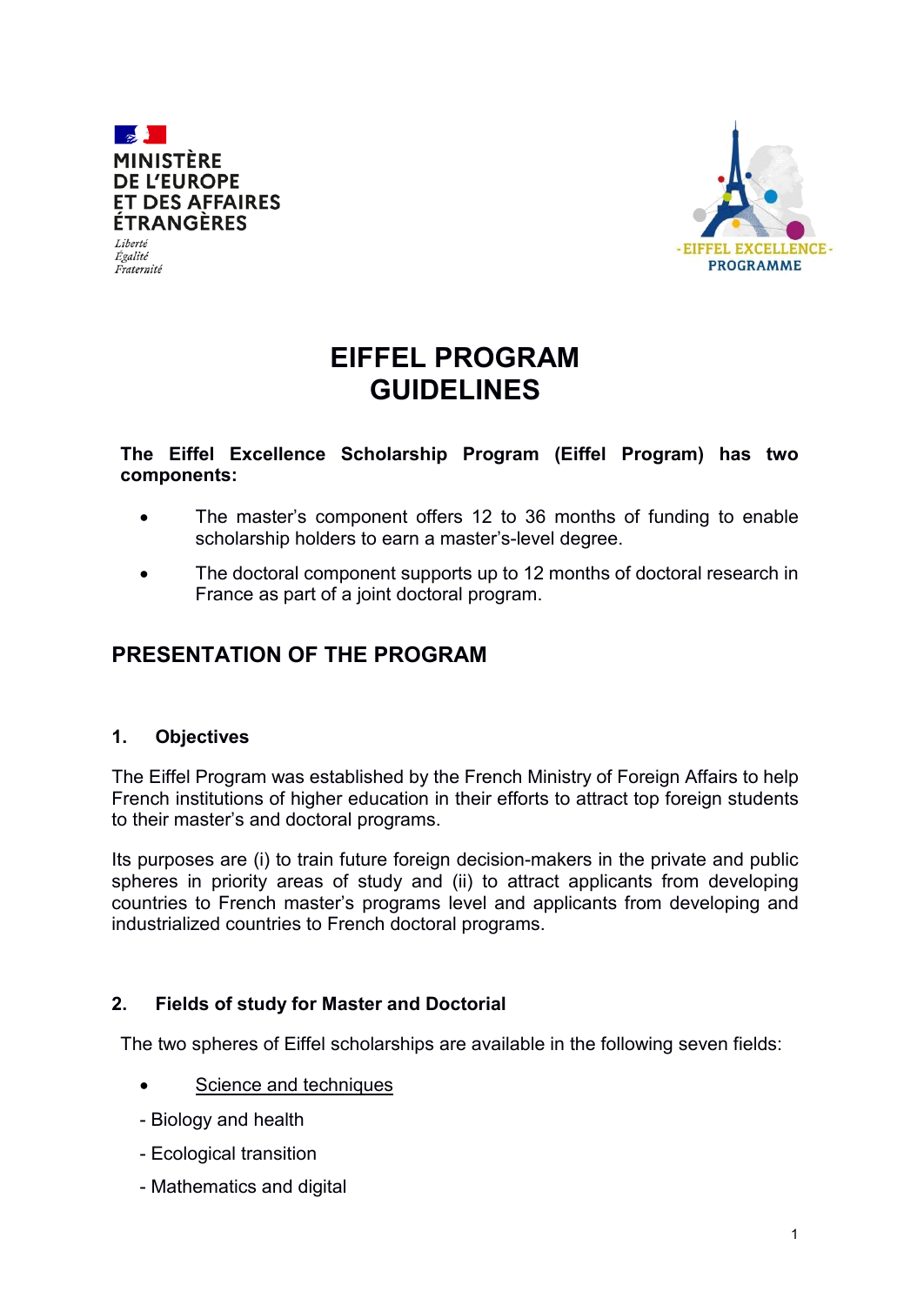- Science and engineering
- Human and social sciences
- History, French language and civilization
- Law and political sciences
- Economics and management

# **3. Levels of study**

French institutions nominating candidates for the Eiffel Program commit to admit them to:

- a master's degree program
- an engineering program
- a joint doctoral program (joint supervision of dissertation and/or dual degree), in partnership with a partner institution abroad.

# **4. Duration of the scholarship**

For both components of the program, the scholarship is awarded for the academic year corresponding to the call for applications.

The funded study period must begin between September 1 and December 31 of the year in which the scholarship is awarded. The start date cannot be postponed.

The scholarship may be used solely for academic work performed in France, except in certain cases involving internships and exchange periods, as detailed further on.

#### *4.1. Master's component*

The scholarship is awarded for:

- a maximum of 12 months for awardees entering the second year of a master's program (M2)
- a maximum of 24 months for awardees entering the first year of a master's program (M1)
- a maximum of 36 months for awardees entering an engineering program.

Each period of the scholarship is contingent upon the awardee meeting the academic requirements of the previous period.

Should the awardee wish to take an intensive language course before beginning academic work, the duration of the Eiffel scholarship may be extended by a maximum of two months, provided the need for the extension is clearly indicated in the application.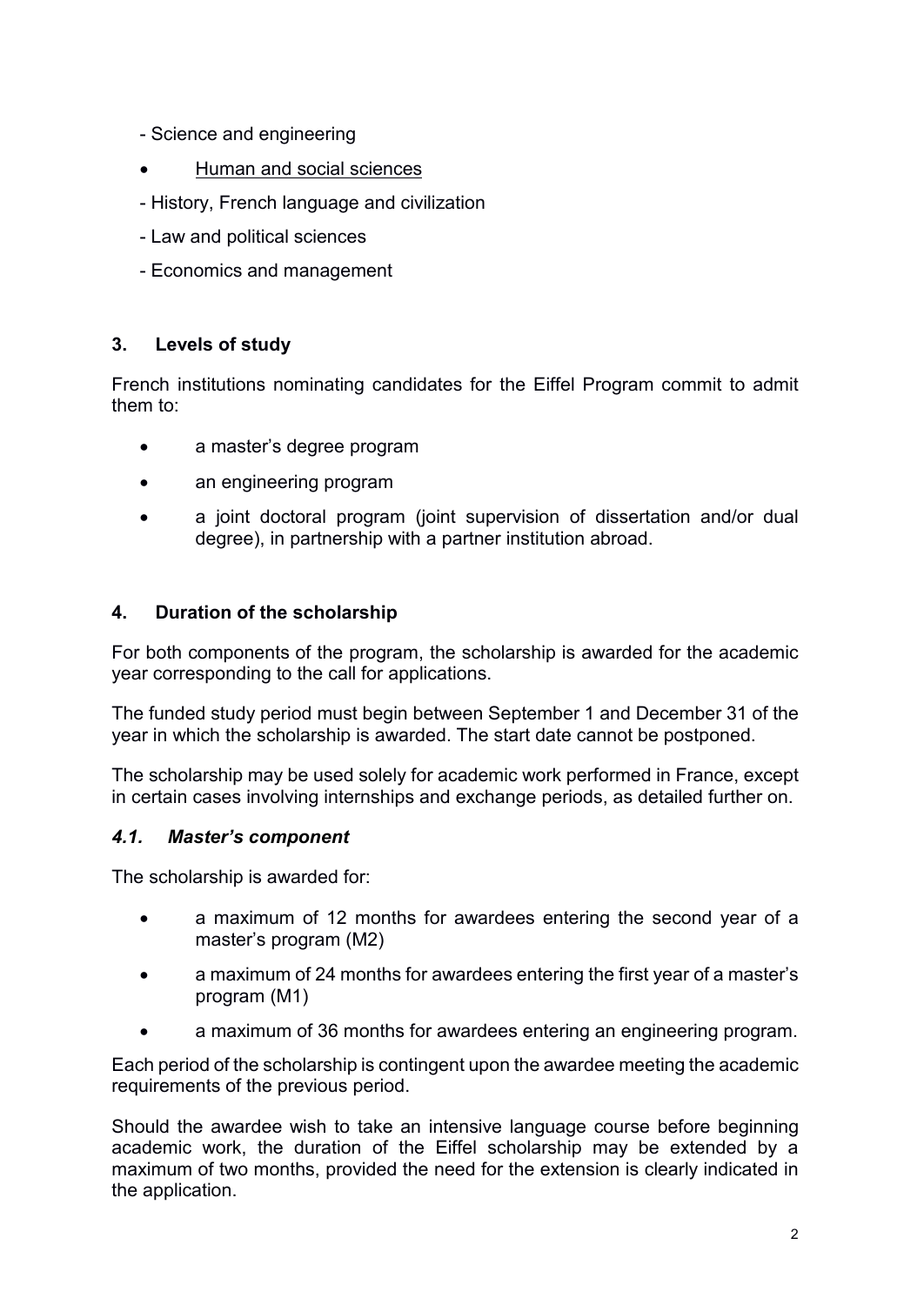The Eiffel scholarship does not cover the cost of such language courses.

#### *4.1.a. Internships and exchanges*

For purposes of these guidelines, "Internship" designates a temporary placement in a professional setting, in the course of which awardees acquire professional competencies and apply what they have learned in their funded academic studies. Interns are assigned one or more missions consistent with the academic project set by their educational institution and endorsed by the entity hosting the internship. All awardees wishing to complete an internship shall enter into an internship agreement with their educational institution.

*Internship*. The internship must be an integral part of the curriculum leading to the degree. Completing it must be a degree requirement. How the internship is assessed for purposes of being counted toward the degree must be spelled out in the description of the degree program. Awardees must obtain permission from their academic adviser to enter the internship, which must be covered by an internship agreement. For purposes of the Eiffel Program scholarship, the agreement must be submitted to Campus France at least one week prior to the start date of the internship.

*Exchange, or international mobility*. For purposes of maintaining benefits under the scholarship, an academic exchange involving travel to another campus, in France or abroad, must be strictly required for receiving the degree and must be identified as such in the degree description. Students on internships must inform Campus France of the dates of their exchange period.

*Mandatory internship or exchange*. Awardees performing an internship/exchange continue to enjoy their scholarship benefits only if the internship/exchange is mandatory, is specified in the description of the degree for which the scholarship was awarded, and does not fall outside the dates specified for the scholarship. In all other cases, the scholarship is suspended for the duration of the internship/exchange.

*Optional internship or exchange*. Optional internships or exchanges are defined as being undertaken at the discretion of the student awardee even though not required for the degree. Scholarship payments are suspended during any such period. The rules that apply in this case are the same as those applicable to gap years (see 4.1.b).

#### *4.1.b. Gap year*

For purposes of the Eiffel Scholarship program, a gap year is understood to be a period during which the awardee suspends his or her studies while remaining enrolled. Students may wish to take this break for various reasons. They may elect to pursue a different academic program, complete an internship with a company or civic organization, work for a firm or other organization, or take the first steps toward starting a business.

A gap is permitted, although it entails suspension of the scholarship benefits, with the possibility of reactivating it later.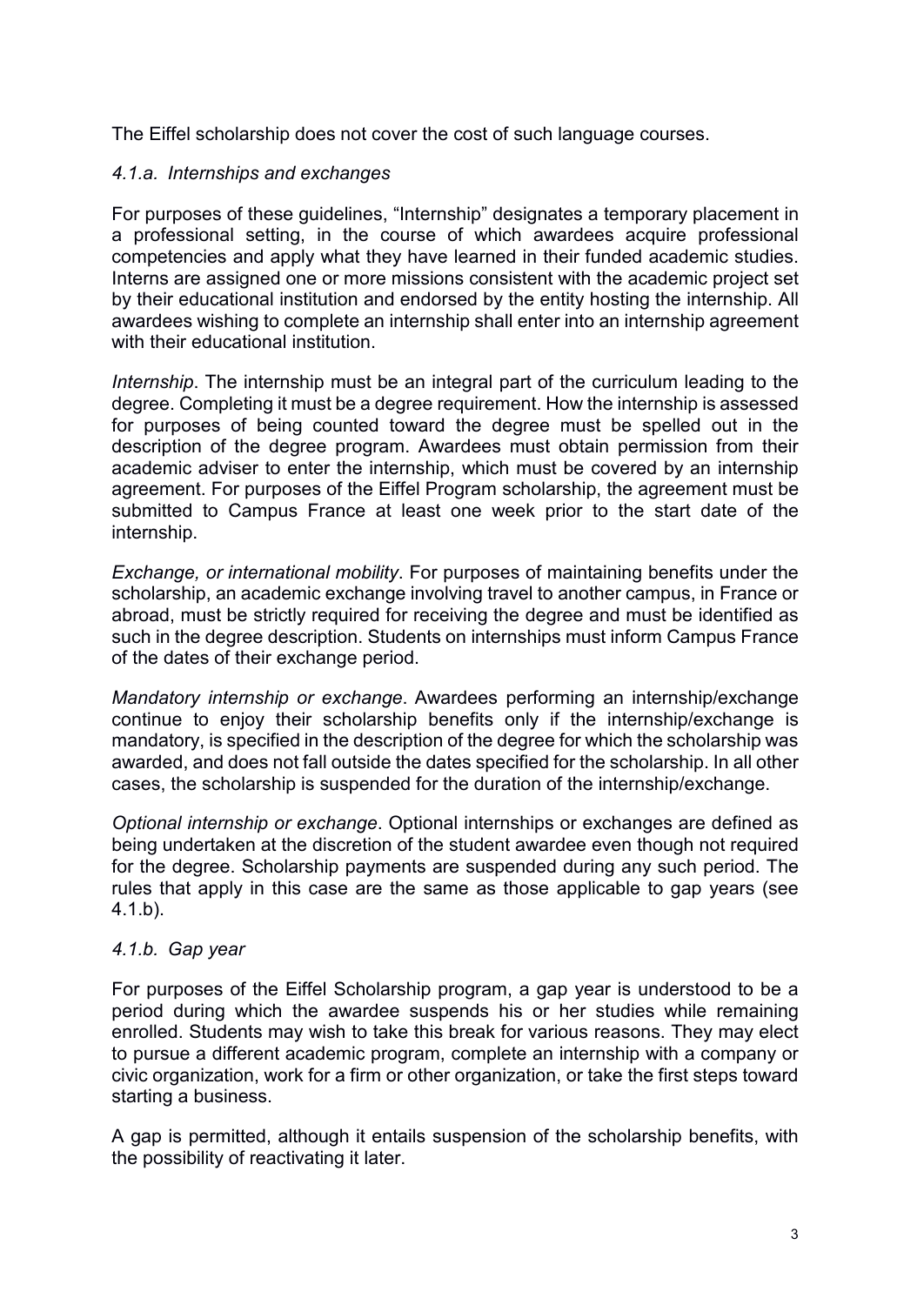Scholarship payments, as well as the student's status as a recipient of a French government scholarship, are suspended during the gap year. (1)1

(1)When scholarship payments are suspended, so are all related services. Thus, if the awardee has been living in student housing provided by Campus France, he or she must surrender the lodging as of the day that scholarship payments cease.

Requests for a gap year shall be sent to Campus France no later than two months prior to the start of the proposed gap. Requests shall specify the start and end dates and explain how the gap fits within the awardee's overall study plan.

Awardees taking a gap year shall notify Campus France at least two months before returning from said period, and, in any event, no later than July 31 of the year of return. Resumption of scholarship payments cannot be guaranteed if the required notice is not provided.

A single gap of exactly one year (no more, no less) is permitted during the scholarship period.

Execution by the Eiffel awardee of an apprenticeship or professional training agreement shall result automatically in the cessation of scholarship payments and benefits. When scholarship payments are suspended, so are all related services. Thus, if the awardee has been living in student housing provided by Campus France, he or she must surrender the lodging as of the day that scholarship payments cease.

#### *4.2. Doctoral component*

The Eiffel scholarship is awarded for a maximum of 12 months in France.

With the approval of the Eiffel Program's selection committee, the scholarship may be split into a maximum of three periods in France, none of which may be for less than 4 months. In no event may the scholarship period extend beyond 24 months, including time spent outside France.

*Splitting of the scholarship*. A timetable of scholarship periods shall be drawn up and submitted to Campus France at the start of the first period. If this timetable is modified after the first period, the awardee shall notify Campus France of the new dates at least two months prior to the start of the next period. Resumption of scholarship payments cannot be guaranteed unless the required notice is provided.

Only student awardees in law may undergo French language training in parallel with their academic work. Permission to do so must be explicitly requested in the application. If permission is not clearly requested in the application, it will not be granted subsequently.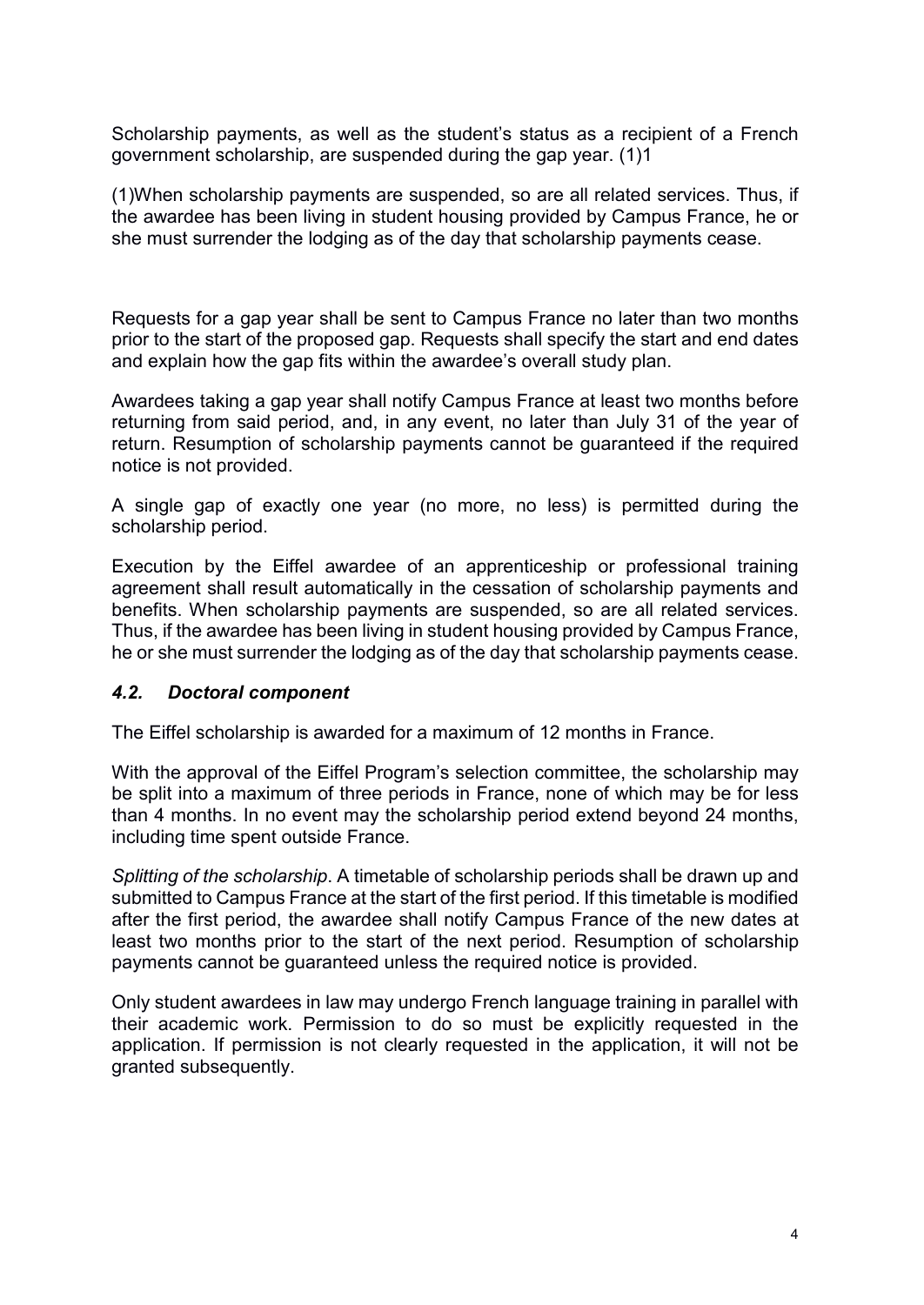# **5. Benefits**

#### *5.1. Master's component*

The Eiffel scholarship consists of a monthly allowance of  $\epsilon$ 1,181 (a maintenance allowance of €1,031 plus a stipend of €150). In addition, the following benefits are provided:

- *International air travel*. Round-trip international air travel between the awardee's home country and France. The student awardee has one year from the end of the scholarship to take advantage of the return trip benefit.
- *Train travel within France*. Campus France will provide a train ticket to the awardee's first study location and a second ticket from the last study location to the airport from which the awardee will return to his or her home country.
- *Local transportation*. Reimbursement of up to €50 of the cost of travel via taxi or public transportation from the airport or train station to the first study location.
- *Health insurance*. For awardees from outside the European Economic Area, Campus France will provide health insurance coverage until the effective date of the awardee's enrollment in the French Social Security system.
- *Supplemental health insurance* ("mutuelle"). Within 2 months of arriving in France, student awardees are required to subscribe to a supplemental health insurance plan, the cost of which is reimbursed upon presentation of proof of enrollment up to a maximum amount set each year by the Ministry of Foreign Affairs. The maximum is unrelated to the length of enrollment. Campus France may suspend payment of living expenses and related services if the student awardee does not provide proof of enrollment in a supplemental insurance plan within 2 months of his or her arrival in France.
- *Cultural activities*.

Eiffel scholarship holders may contact Campus France in order to find an accommodation in CROUS or private student residences.

Under certain conditions, student awardees may also be entitled to receive assistance to meet the costs of housing outside student residences, upon presentation of proof of payment of the first month's rent, as well as a copy of the rental contract. Said proof must be presented no later than 3 months following signature of the lease.

#### *5.2. Doctoral component*

The Eiffel scholarship includes a monthly allowance of  $\epsilon$ 1,700 (since 1 January 2021). In addition, it provides the following direct benefits: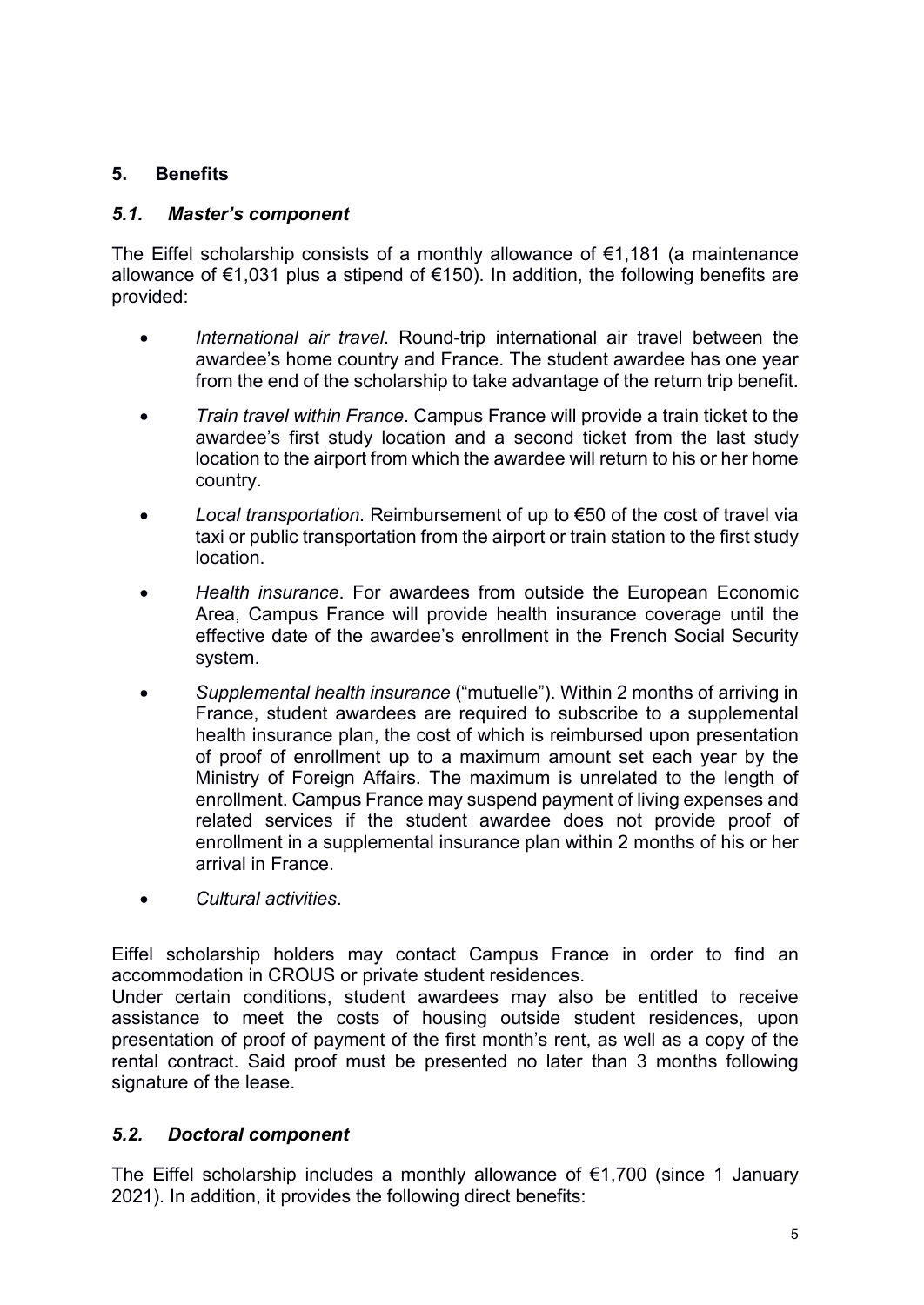- *International air travel*. Round-trip international air travel between the awardee's home country and France. Just one round-trip ticket will be reimbursed, even for doctoral candidates who specified a split scholarship period in their application.
- *Train travel within France*. Campus France will provide a train ticket to the awardee's first study location and a second ticket from the last study location to the airport from which the awardee will return to his or her home country.
- *Local transportation*. Reimbursement of up to €50 of the cost of travel via taxi or public transportation from the airport or train station to the first study location.
- *Health insurance*. For awardees from outside the European Economic Area, Campus France will provide health insurance coverage until the effective date of the awardee's enrollment in the French Social Security system.
- *Supplemental health insurance* ("mutuelle"). Within 2 months of arriving in France, student awardees are required to subscribe to a supplemental health insurance plan, the cost of which is reimbursed upon presentation of proof of enrollment up to a maximum amount set each year by the Ministry of Foreign Affairs. The maximum is unrelated to the length of enrollment. Campus France may suspend payment of living expenses and related services if the student awardee does not provide proof of enrollment in a supplemental insurance plan within 2 months of his or her arrival in France.
- *Cultural activities*.

Under certain conditions, student awardees may also be entitled to receive assistance to meet the costs of housing outside student residences, upon presentation of proof of payment of the first month's rent, as well as a copy of the rental contract. Said proof must be presented no later than 3 months following signature of the lease.

#### *5.3. Both components*

To receive the first installment of their scholarship, students must have begun their academic program at the host institution in France.

Any suspension of the scholarship payments entails a suspension of all benefits.

Tuition charges are not covered by the Eiffel Program.

The French Ministry of Foreign Affairs expects participating educational institutions, whose international visibility is enhanced by the Eiffel program, to provide awardees with the best possible financial support.

As recipients of French government scholarships, awardees admitted to French universities and other public institutions are exempt from tuition charges.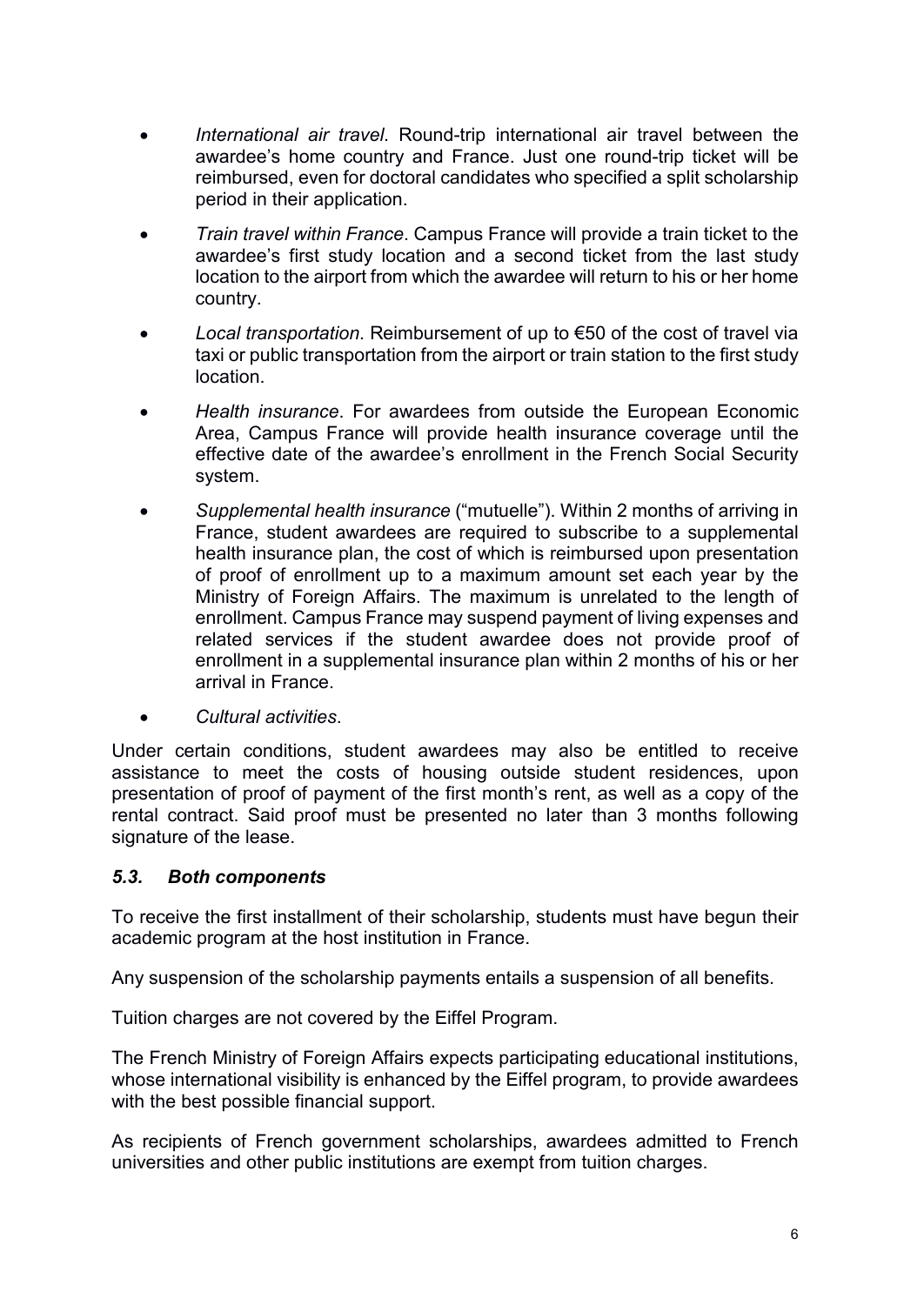Awardees will be covered by Campus France's health insurance pending their registration with the French Social Security system, which should be done promptly. Awardees should use the following website to register: [https://etudiant](https://etudiant-etranger.ameli.fr/%23/)[etranger.ameli.fr/#/.](https://etudiant-etranger.ameli.fr/%23/) The website is available in French and English.

European awardees holding a European health insurance card need not take any further steps. They have access to healthcare in France, and their medical expenses are partially reimbursed just as if they were in their home country.

Awardees must claim their return-trip benefit within 12 months of the end of their scholarship. Campus France will purchase the ticket for them, or they may purchase the ticket and be reimbursed by Campus France on the basis of the average cost of airfare between France and the region in which they live.

# **SELECTION PROCESS**

#### **6. Eligibility**

*Nationality*. The Eiffel Program is reserved for non-French nationals. Candidates with two nationalities of which one is French are not eligible.

*Age***.** Candidates for the master's component must be 25 or under at the time of the 2022 competition—that is, they must have been born after the 31 of March 1996. Candidates for the doctoral component must be 30 or under at the time of the 2022 competition; they must have been born after the 31 of March 1991.

**Source of applications**. Only applications submitted by French educational institutions will be accepted. These institutions commit to admitting awardees to the academic program specified in the application. Applications from any other source shall not be considered. Any candidate nominated by more than one institution shall be disqualified.

*Academic levels targeted***.** Eiffel Program scholarships are intended for students seeking to enroll in a master's-level program in France (including at a school of engineering) and for doctoral candidates. Only programs recognized by the French government are eligible. The Eiffel Program cannot be used at French-run programs abroad or in connection with apprenticeship contracts or professional training contracts.

*Scholarship conflicts***.** Applications nominating students who, at the time of application, have already been awarded another French government scholarship will not be accepted, even if the other scholarship covered only health insurance.

*Master's component*. An application nominating a student rejected in a previous competition will not be accepted, even if the application was submitted by a different institution or in another field of study. Students who have previously received an Eiffel master's scholarship are not eligible to receive another at the master's level.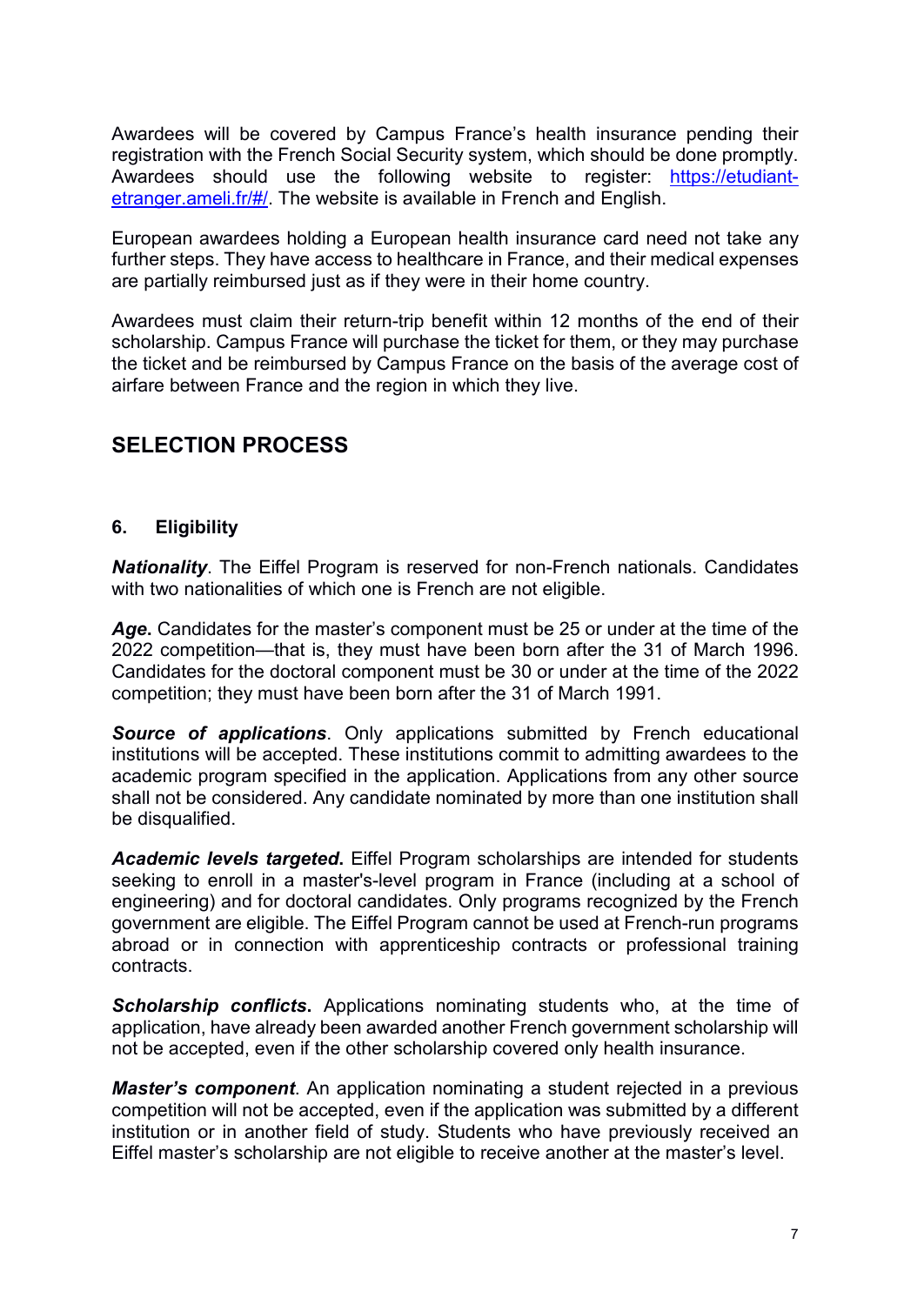*Doctoral component*. Institutions may nominate for a doctoral scholarship a candidate previously awarded a scholarship at the master's level. Candidates previously awarded a doctoral scholarship are not eligible to receive another. An applications nominating a candidate rejected in a previous competition will not be accepted, even if the application was submitted by a different institution or in another field of study.

*Language proficiency*. When preselecting non-French-speaking candidates, institutions shall ensure that the candidates' language skills meet the requirements of the academic program.

*Geographic location.* Master level: Candidates already studying in France are ineligible.

Doctoral level: Students enrolled in academic programs abroad have priority over students already in France.

#### **7. Calendar**

- Submission of online applications: week of 27 September 2021.
- Deadline for receipt of applications by Campus France: 7 January 2022.
- Interested students should contact the institution that is to submit their application to determine that institution's deadline for submission of students' application materials.
- Publication of results: week of 4 April 2022.

Results are announced in the beginning of April so as to allow students applying to other scholarship programs to learn early on whether they have been selected for an Eiffel scholarship.

The Eiffel scholarship cannot be held concurrently with another French government scholarship, Erasmus+ scholarship, or scholarship from the Agence Universitaire de la Francophonie. In such cases, selected candidates must give up one of their scholarships. If they decide to give up the Eiffel scholarship, they shall immediately inform Campus France, in its capacity as administrator of the Eiffel program for the French Ministry of Foreign Affairs.

#### **8. Nomination of candidates**

8.1. French higher education institutions shall preselect candidates for Eiffel scholarships from among the best foreign applicants to their academic programs.

8.2. Institutions shall complete and submit the online applications, using the form appropriate for each level of study. They shall ensure that applications meet the criteria of the Eiffel Program. The duration of the academic program, including mandatory internships in France or abroad, must be clearly stated in the application. Each institution may nominate a maximum of 40 candidates per field of study for a master's scholarship. Incomplete applications will be rejected.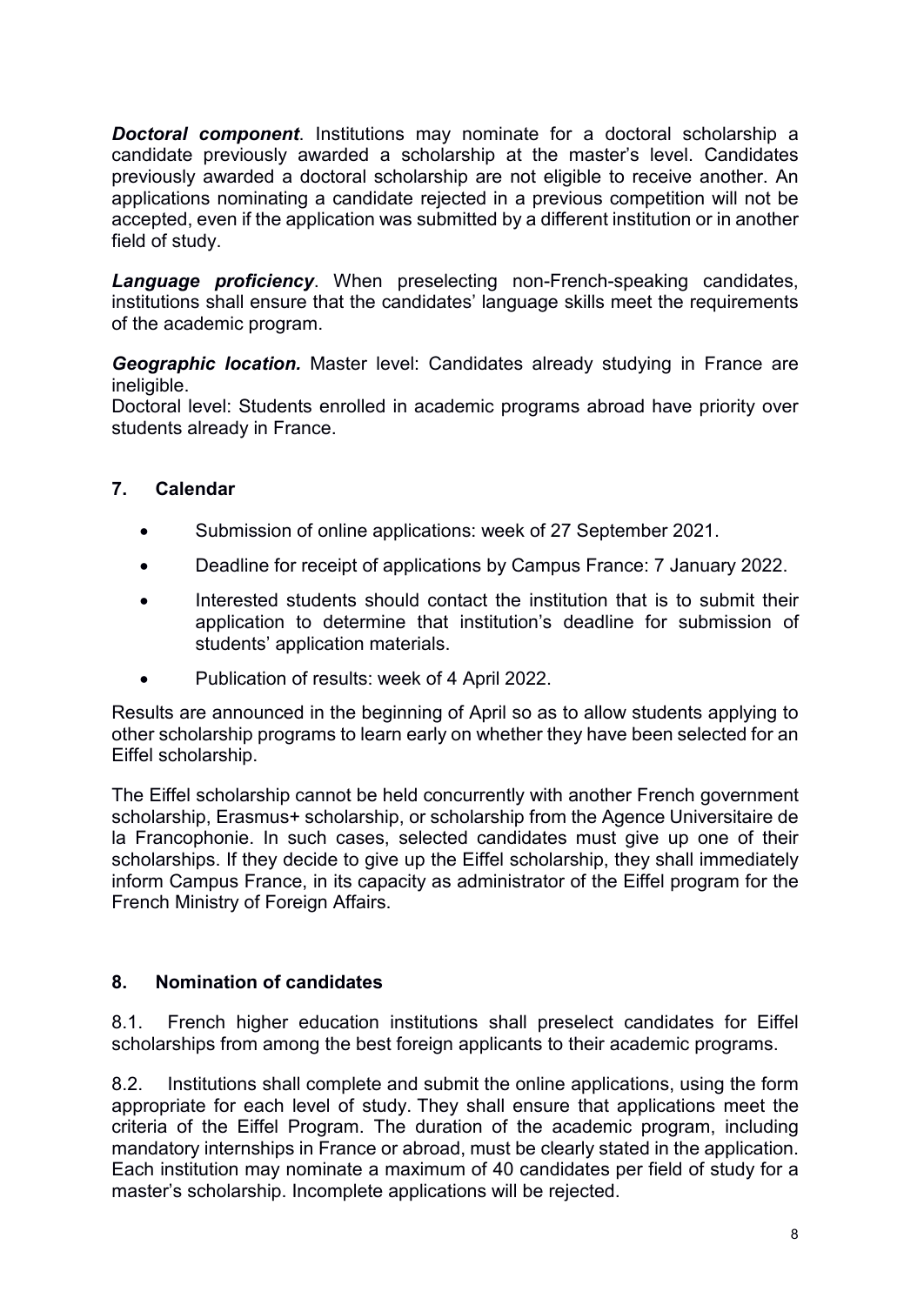8.3. No later than 7 January 2022, institutions must send to Campus France a list of the applications they previously submitted online. This digital document must bear the institution's seal and the signature of the head of the institution (university president or director), or his or her representative. The digitized document is to be e-mailed to [candidatures.eiffel@campusfrance.org.](mailto:candidatures.eiffel@campusfrance.org)

### **9. Selection of Eiffel program scholarship recipients**

The selection process will be carried out by a committee composed of seven panels of experts, one for each field of study. The members of these panels will not evaluate applications from institutions with which they are affiliated.

For the master's component, the aid and cultural relations offices (SCAC) at France's embassies will provide an assessment of candidates from their respective countries.

The selection criteria are as follows:

- The candidate's qualifications, as demonstrated by his or her academic achievements, and, for doctoral students, the originality of his or her research topic
- The international policy of the institution nominating the candidate: the institution should be able to show its international excellence initiatives and improve the quality of welcome of international students, more particularly concerning the candidates of the Eiffel Program (adherance to an IDEX, an ISITE or to a European University, connected to the platform "Studies in France", member of Forum Campus France, having obtained the label "Bienvenue en France", partnership with the platform France Alumni (https://www.francealumni.fr/fr, benefits of special accomodation, exoneration of training costs, etc.
- The cooperation and partnership policy of the French Ministry of Foreign Affairs, particularly the priority it assigns to certain countries with respect to this program.

The committee ranks each candidate in light of these three criteria.

The list of the jury members and the scoring scale are available on the Campus France website. The committee sets a minimum threshold of admissibility and allocates the scholarships as follows, depending on the number of scholarships available:

- At least 70% of the scholarships are awarded to the highest-scoring candidates.
- The remaining scholarships are awarded to admissible candidates at institutions that have not yet received a scholarship.

The applications thus selected constitute the definitive list of awardees.